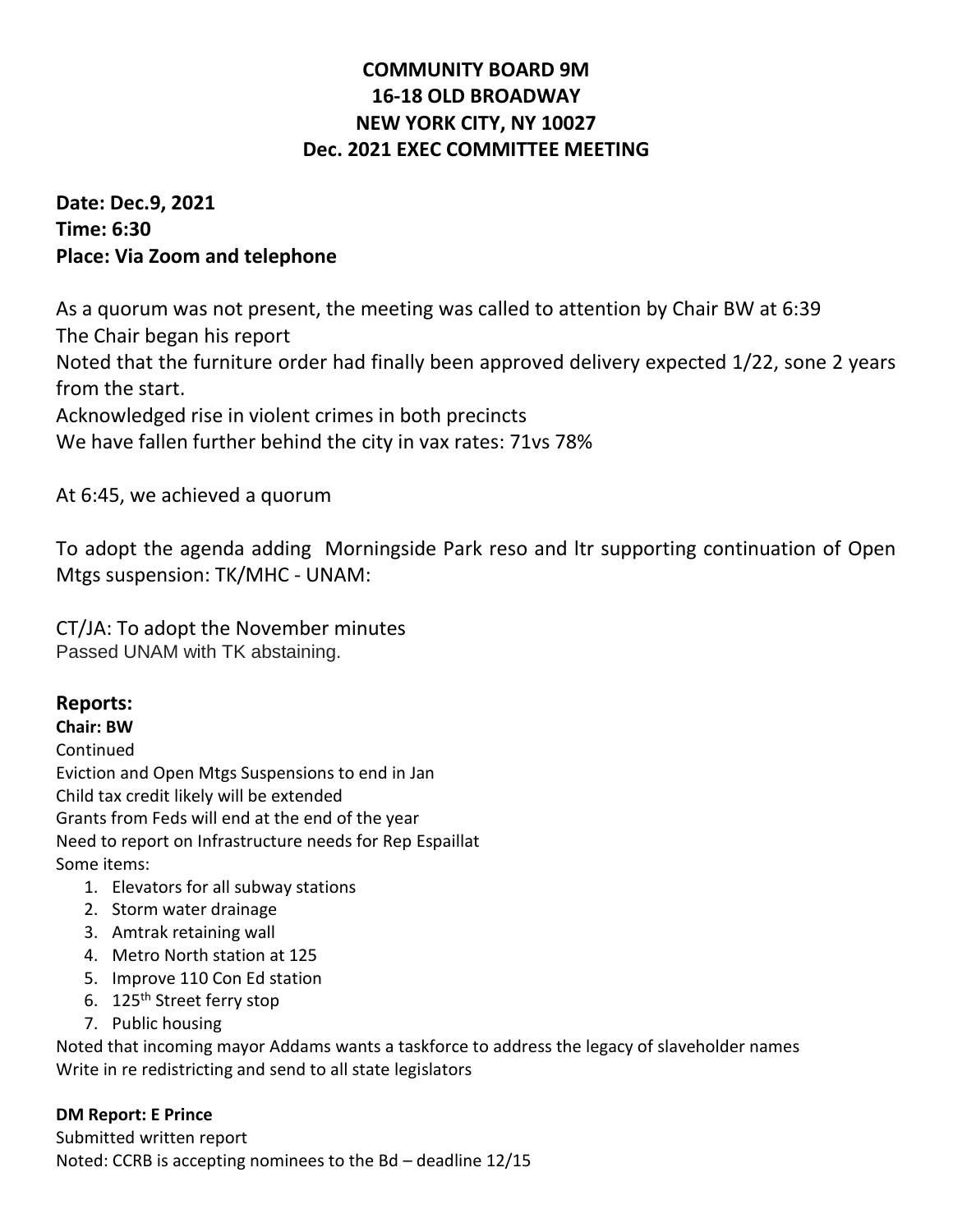CCC – getting employers to beautify and clean streets 12/14: BP ceremony-see chat 12/13: Montefiore ribbon cutting ceremony

# **COMMITTEE REPORTS**

#### **Eco Dev: JA and M Dunn**

PrePandemic we were collecting info on businesses that had been in operation in our district for 50+ years Reps from Barnard asked what they could do to help Must also include homebased businesses

## **Housing SM**

Reminder: Morningside Hist Dist Process to begin: there will be a ULURP We need to identify incidences of warehousing in TIL Buildings.

#### **Unif and Tspt SVS: CT and PWJ**

Growing incidents of converter stealing Wants extension of Zoom to comply with Open Mtgs Law

#### **Landmarks/Parks: JT**

Had a presentation by Parks and Rec on Morningside Parks paths Urban Land Institute: Offering a workshop for CB9M and signup for urban planning training Jina from City Fellows Prog will present next year Want input re the RKO There is a meeting on Sat on interaction of greenhouse and urban gardeners BW: we should have a pub hearing on renamings

## **Health/Enviro: MH**

Nurses from Mt Sinai feel overworked Medical Health Services call 888.GNYCWELL for mental Health 311: Mental Health Supt 911: if the situation app[ears dangerous City Harvest wants to identify organization to distrib food to OPS= Overdose prevention Services There is a site in CB11 and one in Wash Hgts. They can help with overdosing DOH to brief Bd in Jan. Spoke further of nurse patient ration being too high at St Luke's Mt Sinai.

#### **Seniors: AF**

Rev. L Allen, director of Hamilton Grange Senior Ctr Noted some successes They need a freezer Bilingual help needed They have lost ¼ of staff; please refer interested parties Dr Minguez from NY Presby spoke on the O variant C Shotwell of Riverbank spoke of program re Winter wellness and gardening: to register call 917.902.3940